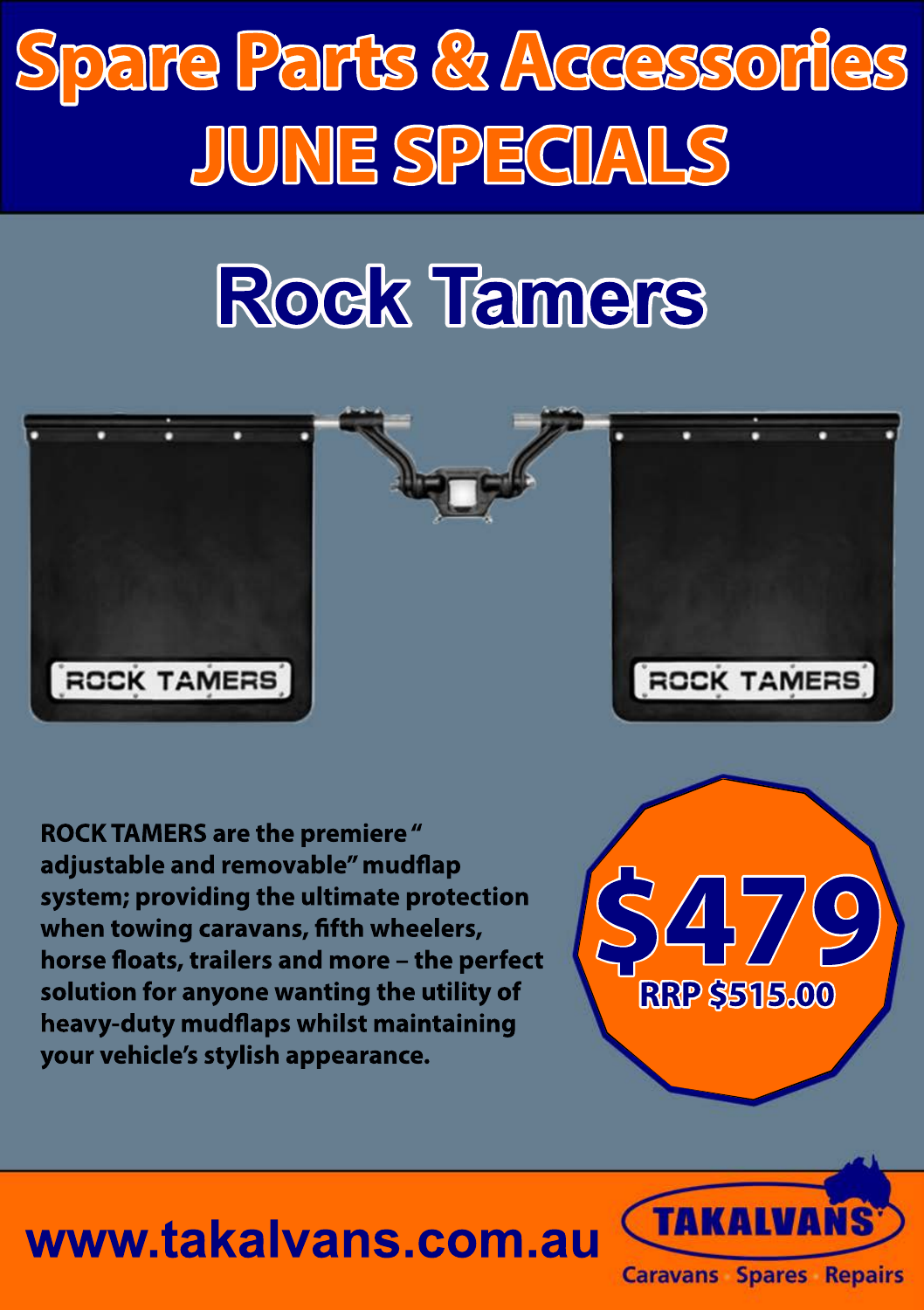

 **3 speed fan with quiet operation.** *N***Unique design allows airflow in any direction.**  $\boxtimes$  Can be folded flat against the bulkhead when not in use.  **4 preset timer settings with timer indicator lights.**

**\$300**

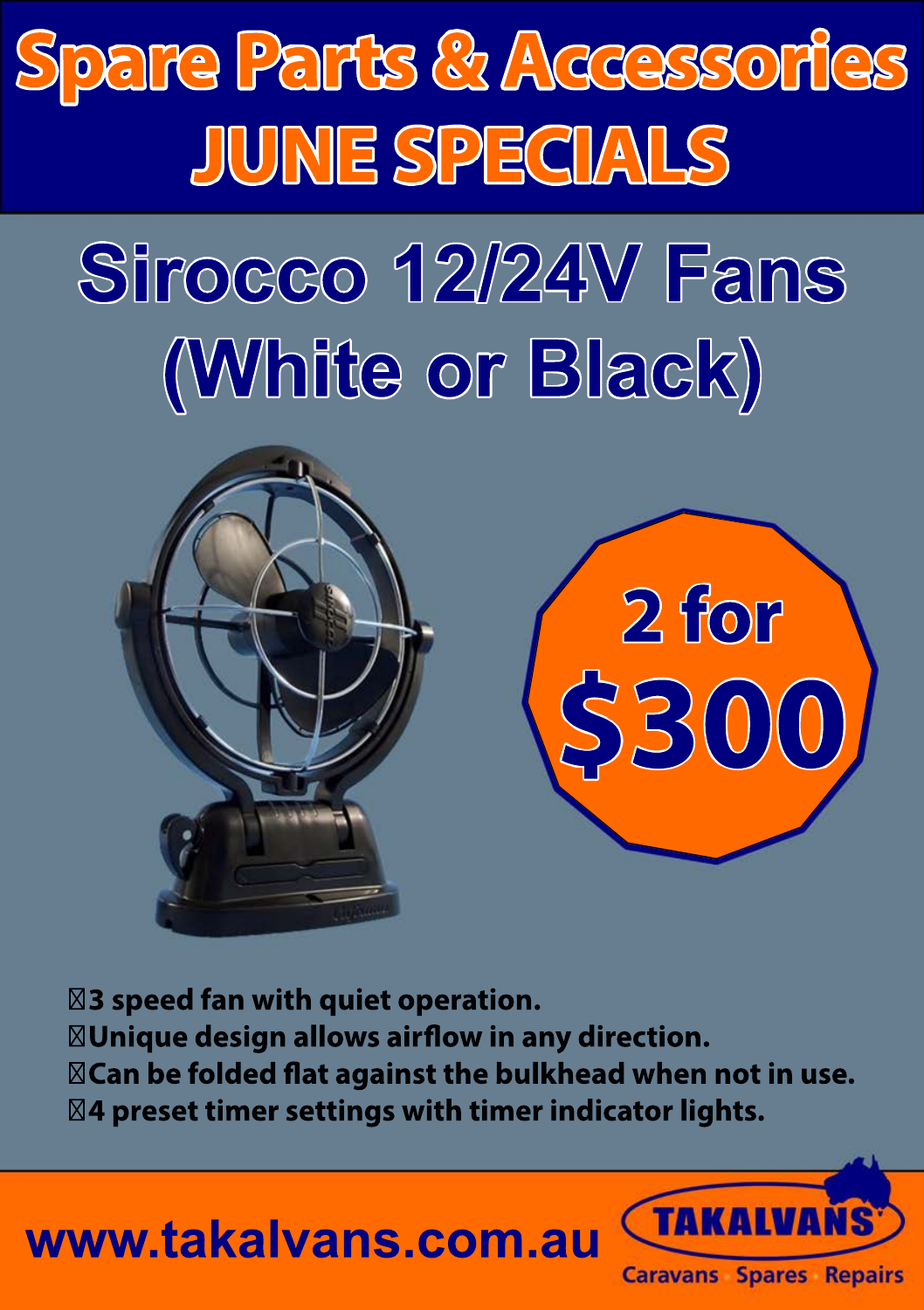## **BMPRO Smart Connect RV Sensor Kit**





**Package includes: 1 x SmartSense, 1 x SmartTemp, 2 x SmartPressure, 1 x toolkit Compatible with BMPRO Smart RV systems JHub, Odyssey, JAYCOMMAND, RVMaster**

**2018 | SKO** 

**WWW.takalvans.com.au CARALVANS** 



**SMARTSFNSF PROPANE CEN**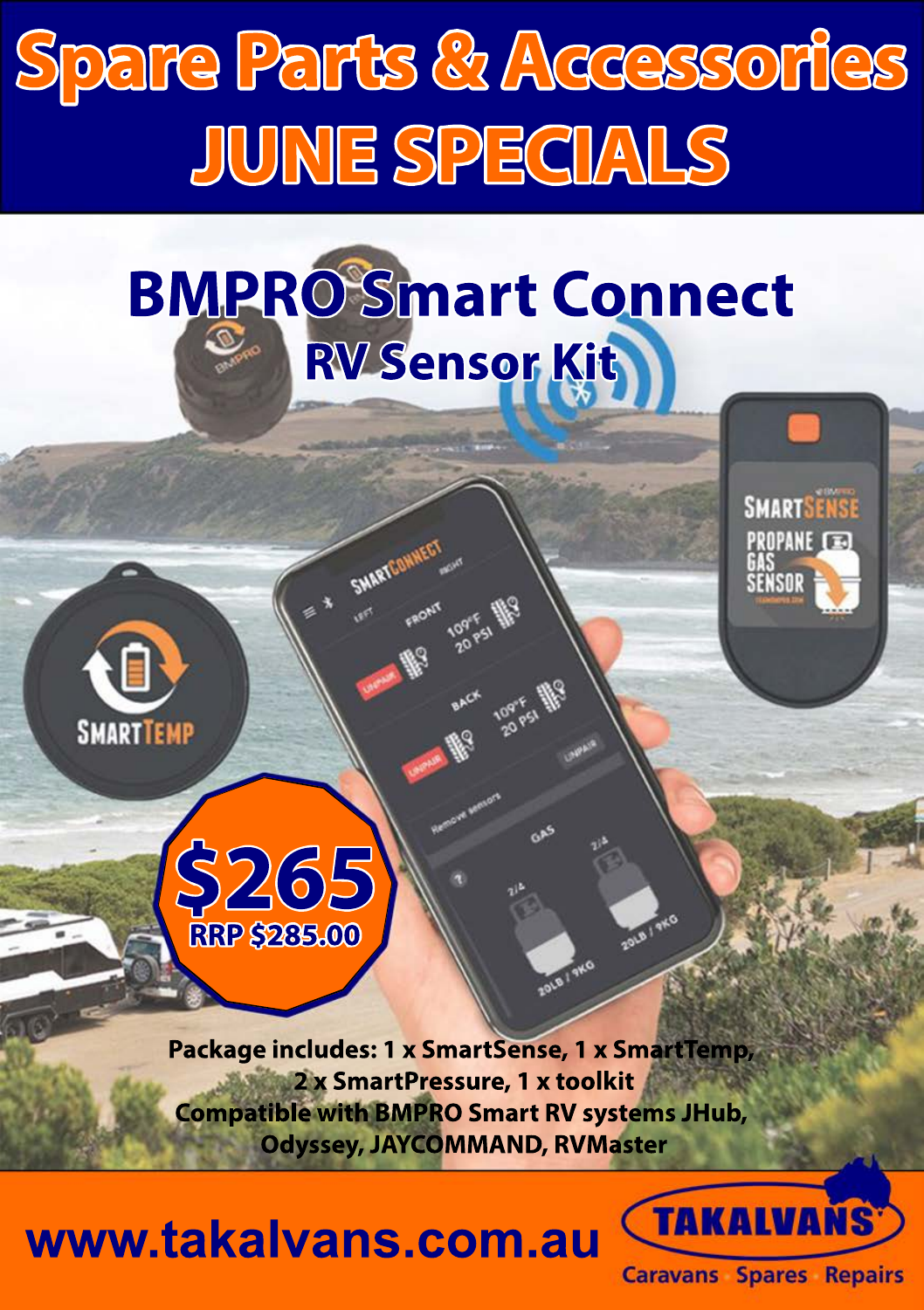#### **BMPRO Smart Pressure Tyre Pressure Monitoring System**

**Maintains accurate recordings of tyre pressure and internal temperature Package includes: 2 x tyre pressure sensors, 1 x toolkit**

 $\bar{\mathcal{O}}$ 

### **\$135 RRP \$149.00**

**Compatible with BMPRO Smart RV systems JHub, Odyssey, JAYCOMMAND, RVMaster, ProSmart**

#### **www.takalvans.com.au**

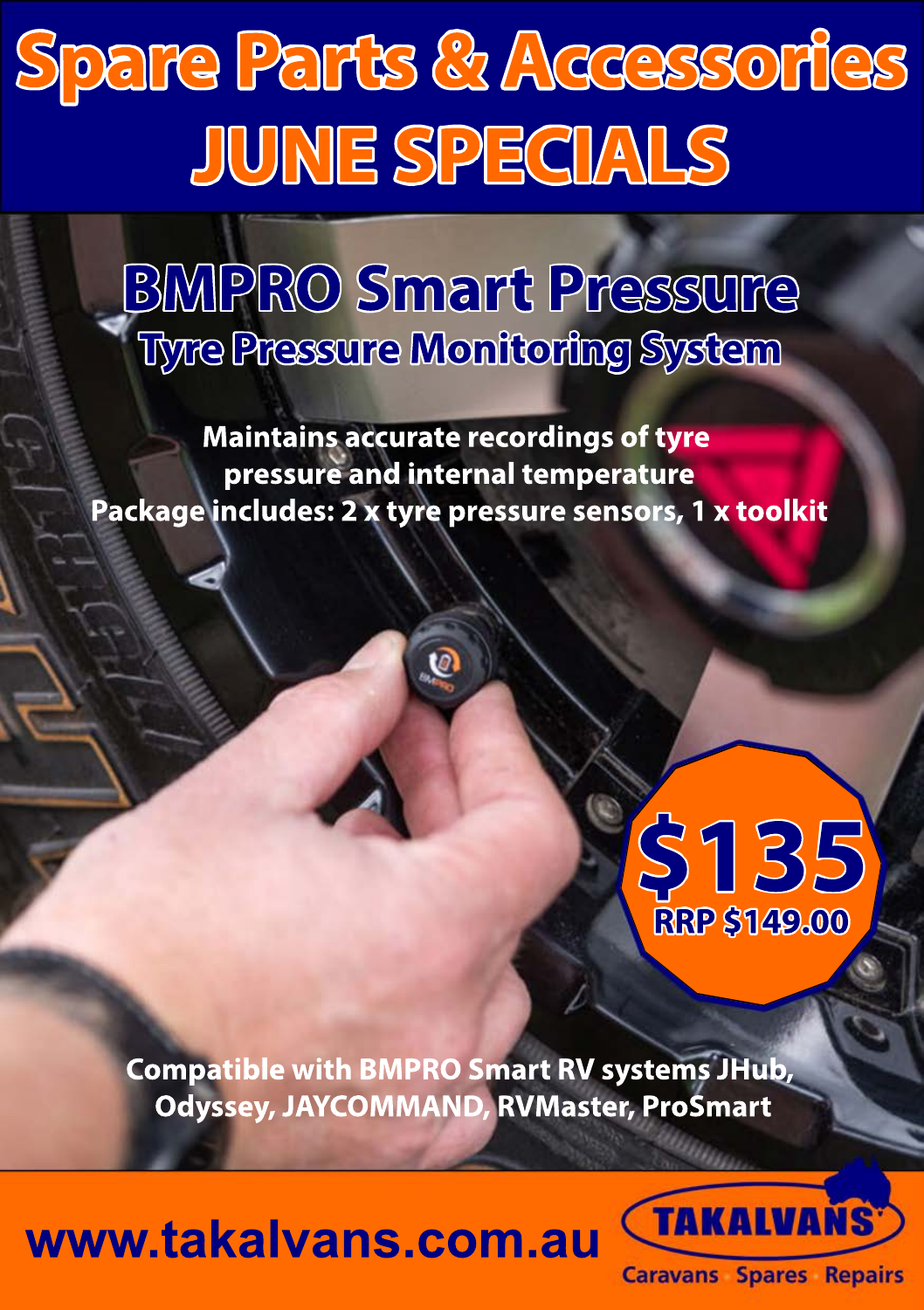

#### **BMPRO SmartSense**

#### **Gas Bottle Level Monitor & App**



 **Compact, lightweight, tough, water and dust resistant Suits most portable domestic gas bottles Communicates with smartphones via Bluetooth**

 **Free SmartSense app via Google Play and iTunes App Store**

#### **www.takalvans.com.au CARALVANS**



**\$75**

**RRP \$89.00**

**SMARTSENSE** 

**PROPANE E** 

..........<br>GAS<br>Sensor